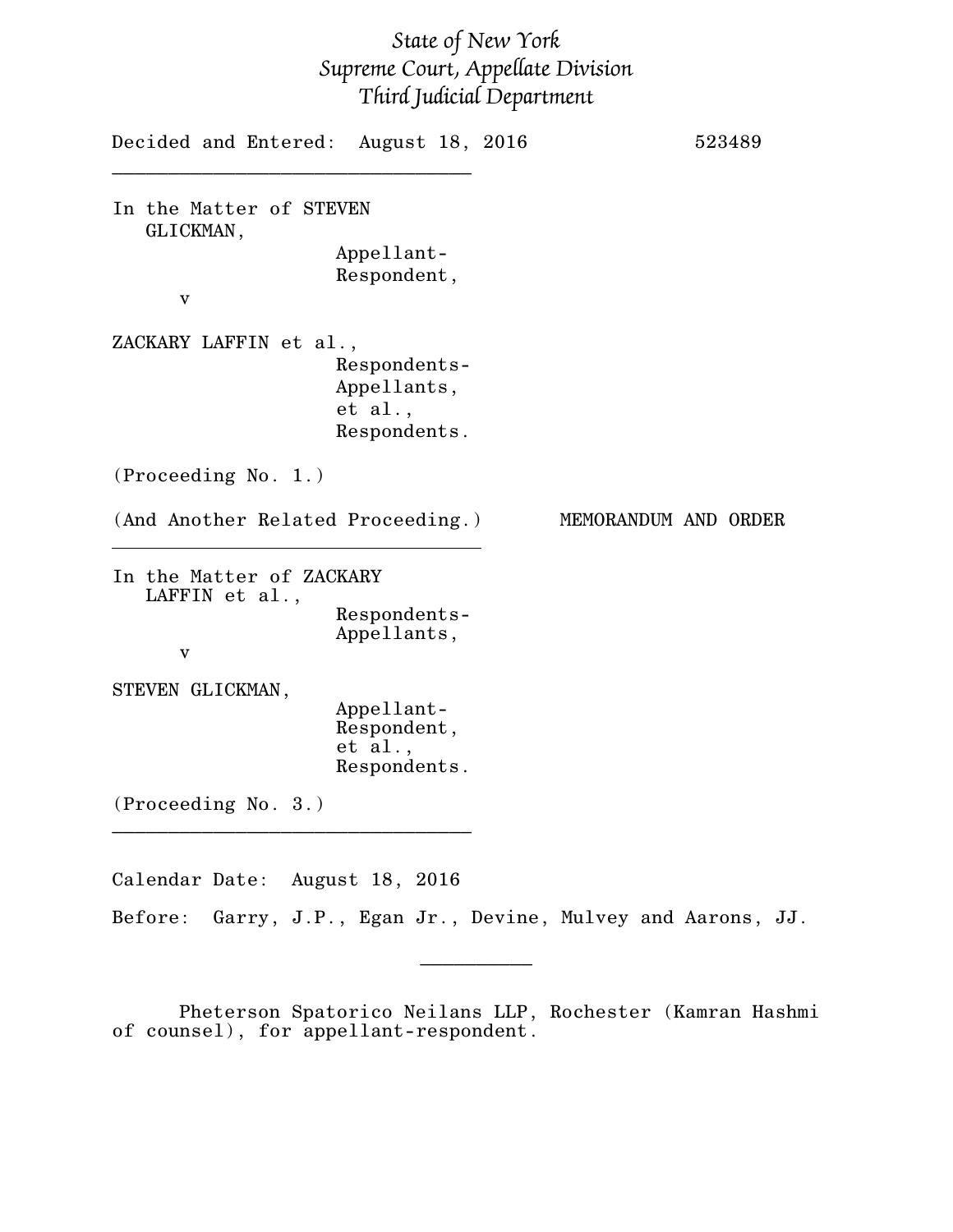Sinnreich Kosakoff & Messina, LLP, Central Islip (John Ciampoli of counsel), for respondents-appellants.

Aarons, J.

Cross appeal from an order of the Supreme Court (Hartman, J.), entered August 10, 2016 in Albany County, which, among other things, granted petitioners' application, in proceeding No. 3 pursuant to Election Law § 16-102, to declare invalid the designating petitions naming Steven Glickman as the Democratic Party and Working Families Party candidate for the public office of State Senator for the 55th Senate District in the September 13, 2016 primary election.

Steven Glickman filed designating petitions with respondent New York State Board of Elections naming him as the Democratic Party and Working Families Party candidate for the public office of State Senator for the 55th Senate District in the September 13, 2016 primary election. Zackary Laffin, Silvio Palermo and John D. Moffit Jr. (hereinafter collectively referred to as objectors) filed written objections with the State Board challenging, as is relevant here, the validity of the designating petitions, claiming that Glickman failed to meet the mandated residency requirements of the NY Constitution in that he has not resided continuously in New York for five consecutive years nor in the Senate District for one year immediately preceding the election. Glickman commenced proceeding No. 1 and proceeding No. 2 seeking an order validating his designating petitions for the office at issue for the Democratic Party and Working Families Party, respectively. Thereafter, objectors commenced proceeding No. 3 seeking to invalidate the subject designating petitions and enjoining the State Board from placing Glickman's name on the ballot for the September 13, 2016 primary election.

Following a hearing on all three petitions, Supreme Court, among other things, granted objectors' application to invalidate the designating petitions, finding that, although Glickman met the one-year residency requirement, the fact that Glickman registered to vote in Washington, D.C. in 2014 precluded him, as a matter of law, from establishing the requisite five-year continuous residency in New York. Glickman appeals and objectors

 $\frac{1}{2}$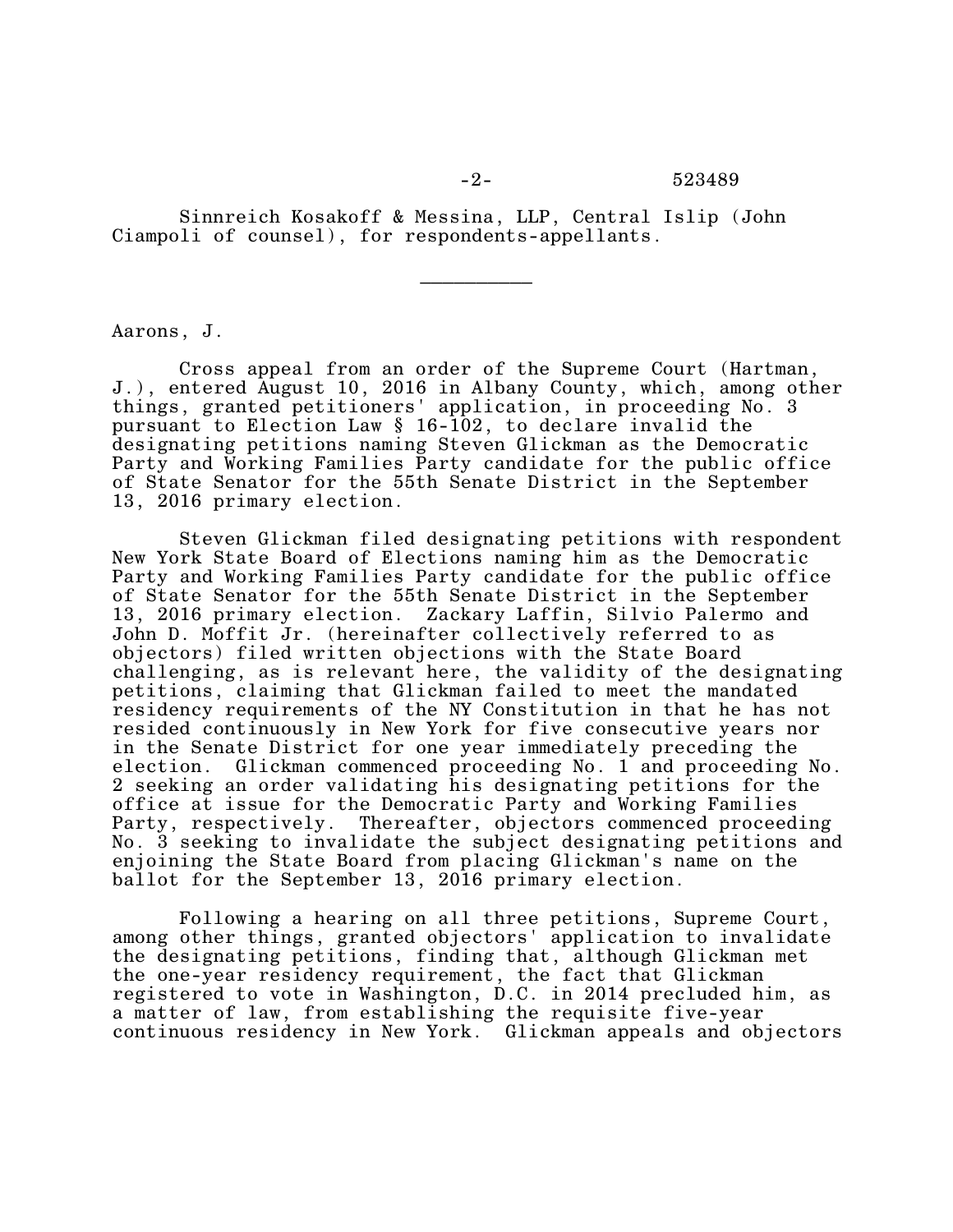cross appeal. $^1$ 

NY Constitution, article III, § 7 provides, in relevant part: "No person shall serve as a member of the legislature unless he or she is a citizen of the United States and has been a resident of the state of New York for five years, and, except as hereinafter otherwise prescribed, of the assembly or senate district for the [12] months immediately preceding his or her election." Election Law § 1-104 (22) defines residence as "that place where a person maintains a fixed, permanent and principal home and to which he [or she], wherever temporarily located, always intends to return." It is well recognized that an individual can maintain more than one residence, but can choose only one for Election Law purposes (see People v O'Hara, 96 NY2d 378, 384 [2001]).

"The question of residence is a factual one, based on a variety of factors and circumstances" (Matter of Weiss v Teachout, 120 AD3d 701, 702 [2014] [internal quotation marks and citations omitted]; see Matter of Jones v Blake, 120 AD3d 415, 416 [2014], <u>lv denied 23 NY3d 908 [2014]; Matter of Fernandez</u> v Monegro, 10 AD3d 429, 430 [2004]). "The crucial determination whether a particular residence complies with the requirements of the Election Law is that the individual must manifest an intent, coupled with physical presence 'without any aura of sham'" (People v O'Hara, 96 NY2d at 385, quoting Matter of Gallagher v Dinkins, 41 AD2d 946, 947 [1973], affd 32 NY2d 839 [1973]). To that end, "[t]he party challenging residence has the burden of proof by clear and convincing evidence" (Matter of Weiss v Teachout, 120 AD3d at 702; see Matter of Shafer v Dorsey, 43 AD3d  $\overline{621}$ ,  $\overline{622}$  [2007], lv denied  $\overline{9}$  NY3d 804 [2007]).

We disagree with the interpretation by Supreme Court and the dissent that Glickman's act of registering to vote in Washington, D.C. in the November 4, 2014 election precludes Glickman, as a matter of law, from selecting New York as his residence for candidacy purposes. We do not believe that such act by itself amounts to a candidate's manifestation of an intent to remain for a time in the locality where such registration took place.

affirmance is properly before us; however, because they were not aggrieved by Supreme Court's order, their cross appeal is dismissed (see Maldonado v DiBre, 140 AD3d 1501, 1503 n 3  $[2016]$ .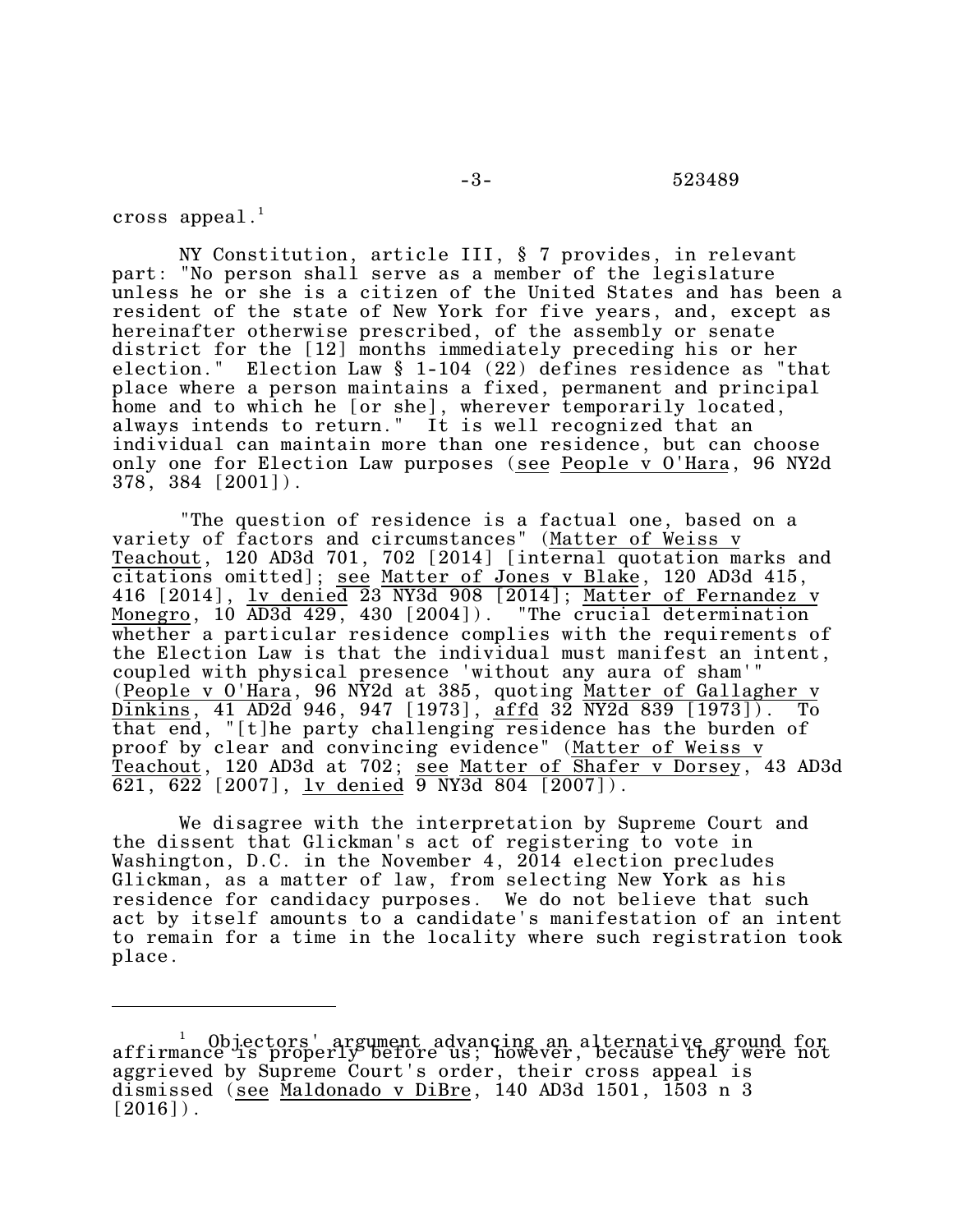-4- 523489

Residency, under New York's Election Law, involves a holistic examination of various factors and cannot be determined or expressed at a fixed point (see Matter of Weiss v Teachout, 120 AD3d at 702; cf. Matter of Willkie v Delaware County Bd. of Elections, 55 AD3d 1088, 1090-1091 [2008]). As such, while a voter's registration is a significant factor in the residency calculus (cf. Matter of Meyer v Whitney,  $132$  AD3d  $1062$  [2015], denied 26 NY3d 909 [2015]; Matter of Maas v Gaebel, 129 AD3d 178 [2015]) and may ultimately be determinative (see Matter of Thompson v Hayduk, 45 AD2d 955, 956 [1974], affd 34 NY2d 980 [1974]), it is just one factor that must be examined in determining a candidate's residency (<u>see Matter of Jones v Blake,</u> 120 AD3d at 416; Matter of Stavisky v Koo, 54 AD3d 432, 434 [2008]; Matter of Bastone v Cocco, 230 AD2d 950, 951 [1996], appeal dismissed and lv denied  $88$  NY2d  $971$  [1996]).<sup>2</sup> We do not read Matter of Thompson v Hayduk (supra) as creating a brightline rule for determining residency as it was reached upon a consideration of "the proof adduced" (id. at 956). Indeed, a determination of a person's residence depends upon "an individual's expressed intent and conduct" (People v O'Hara, 96 NY2d at 384).

Applying these principles, testimony presented at the hearing, which Supreme Court found credible, established that Glickman left his father's home in Tonawanda, New York in 2007 in order to attend college and graduate school in Maryland and, eventually, moved to the Washington, D.C. area. During this time, Glickman returned to his father's home multiple times a year. He kept personal belongings at the Tonawanda home and continued to use that mailing address for his driver's license, credit card and bank statements, and other bills. Glickman also retained his doctor and dentist in New York during the period in question, as well as maintained his membership in a New York synagogue, where he participated in services, including being the Shofar blower in the Jewish New Year services each year since 2007. Following the purchase of a vehicle in 2013, Glickman stored that vehicle in his father's garage during the winter months.

From October 2013 until March 2015, Glickman lived in a

 $\frac{2}{\pi}$  In Matter of Meyer v Whitney (supra) and <u>Matter of Maas v</u> Gaebel (supra), we held that, for voting purposes, an individual is presumed to be a resident of a locality where he or she registered to vote, but such presumption may be rebutted.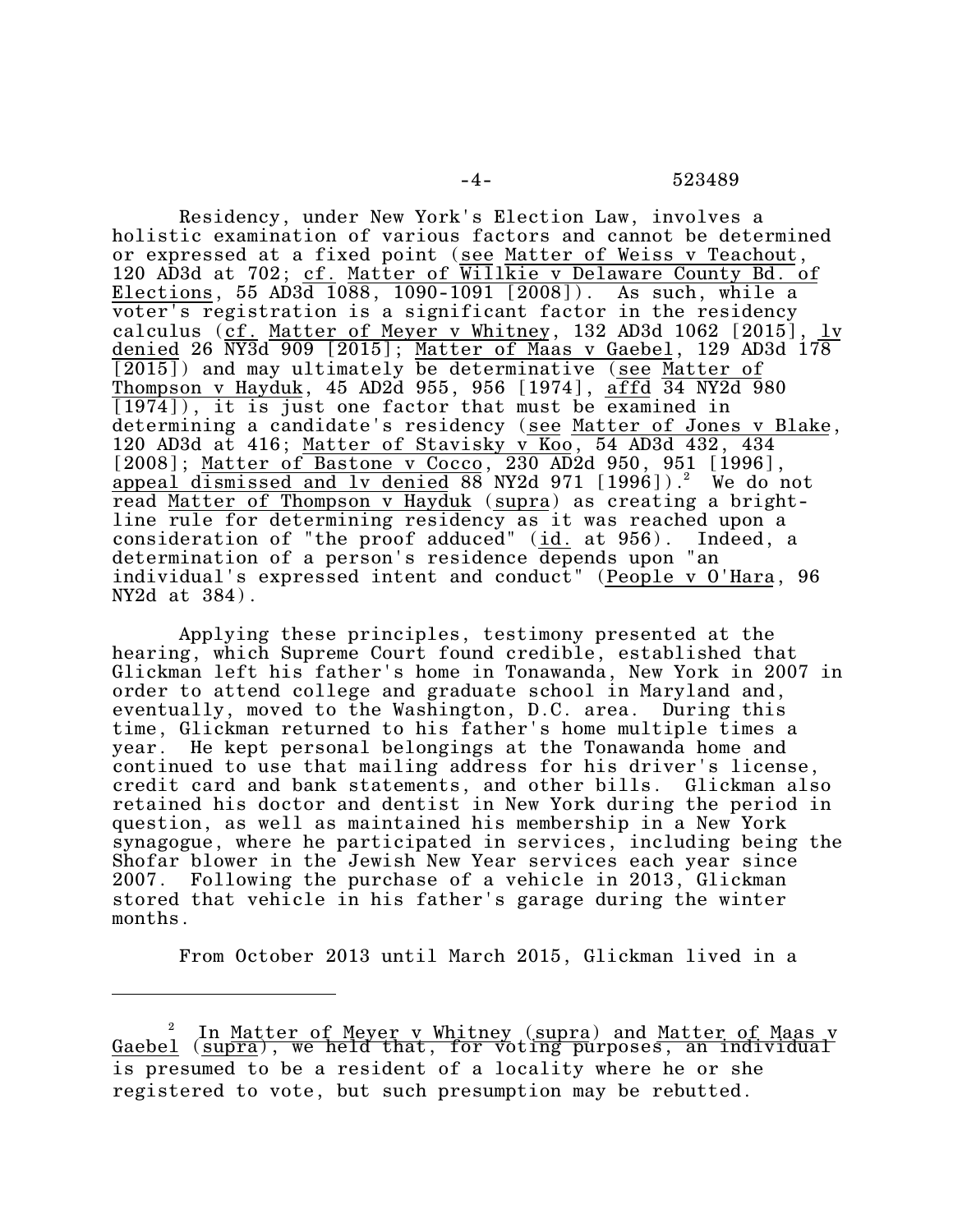"community organizer's house" in Washington, D.C., during which time he was employed on a yearly basis with a consulting firm and as a part-time high school teacher. Glickman testified that, although the better job opportunities remained in Washington, D.C., he was looking to return to New York. In March 2015, Glickman returned to his Tonawanda home and, in May 2015, he reregistered to vote there. In October 2015, Glickman moved and changed his voter registration to 207 Milburn Street in Rochester, New York, where he has signed two consecutive leases. Glickman bought furniture for his home on Milburn Street, paid utilities and had bills sent there, and changed the address on his license to that address.

Under the circumstances here, the evidence adduced regarding compliance with the five-year residency requirement demonstrates Glickman's "legitimate, significant and continuing attachments" in order to establish New York as his residence for Election Law purposes (Matter of Ferguson v McNab, 60 NY2d 598, 600 [1983]). Even if Glickman had registered and voted in Washington, D.C., based on how New York courts have interpreted Election Law § 1-104 (22), that, in and of itself, does not demonstrate as a matter of law that he intended to abandon his New York residence at the precise point of registering (cf. Matter of Hosley v Curry, 85 NY2d 447, 450 [1995]; see Matter of Jones v Blake, 120 AD3d at 416).<sup>3</sup> Because objectors failed to establish by clear and convincing evidence any "aura of sham" in Glickman's electoral residency for the purpose of obtaining the candidacy (People v O'Hara, 96 NY2d at 385), the petitions should not have been invalidated.

Next, objectors assert, as an alternative ground for affirmance, that Glickman did not meet the NY Constitution requirement that he reside in the Senate District for one year immediately preceding the election as evidenced by a November 25, 2015 change to Glickman's voter registration that reflected his residential address at the home of his father's girlfriend, which was outside the 55th Senate District. Testimony and documentary evidence at the hearing established that Glickman remained a resident of 207 Milburn Street in Rochester since October 2015

<sup>3</sup> In Matter of Hosley v Curry (supra), even though the candidate registered to vote and, in fact, voted in different localities over a period of years, the Court of Appeals, upon an examination of relevant factors, held that the candidate did not intend to abandon his residence where he was ultimately elected; this holding applies here.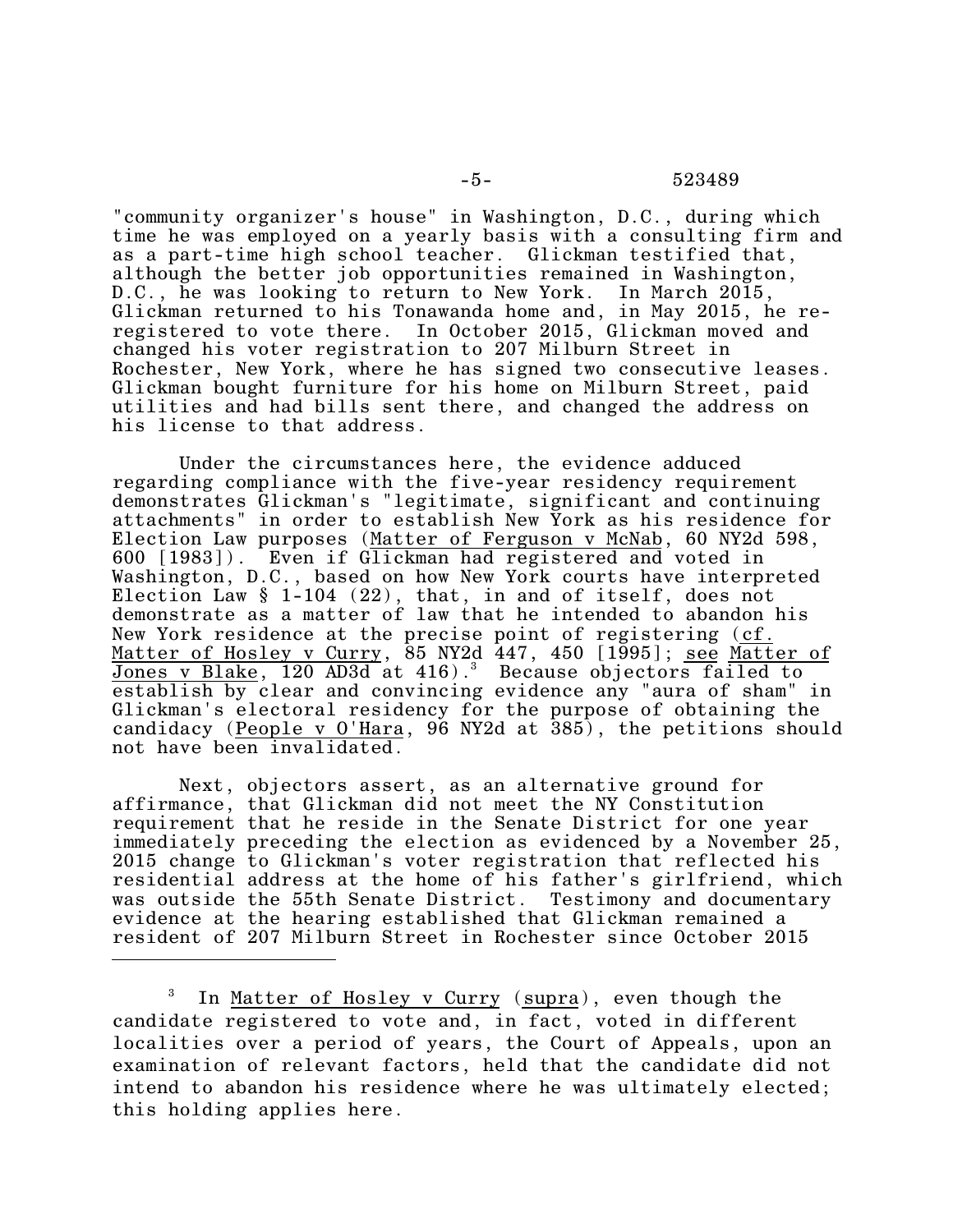and had never resided at the out-of-district address. Testimony by Glickman, which Supreme Court credited, confirmed that any change in address was unintentional and that he immediately changed his voter registration back to the Milburn Street address upon discovery of the error. Notwithstanding their own investigatory measures, objectors failed to present sufficient evidence that Glickman resided outside the Senate District at issue or that the address listed as Glickman's residence on the designating petition is not where he resided for one year prior to the election (see e.g. Matter of Bastone v Cocco, 230 AD2d at 951). As objectors failed to establish by clear and convincing evidence that Glickman did not meet the constitutional residency requirements for candidacy for the office for which he was nominated, Glickman's designating petitions should not have been invalidated.

Garry, J.P., and Devine, J., concur.

Egan Jr., J. (dissenting).

Zackary Laffin, Silvio Palermo and John D. Moffit Jr. (hereinafter collectively referred to as objectors) filed written objections with respondent New York State Board of Elections challenging, insofar as is relevant here, the validity of the designating petitions naming Steven Glickman as the Democratic Party and Working Families Party candidate for the public office of State Senator for the 55th Senate District in the September 13, 2016 primary election. Specifically, objectors argued that Glickman failed to meet the residency requirements set forth in NY Constitution, article III, § 7, which provides, in relevant part, as follows: "No person shall serve as a member of the legislature unless he or she is a citizen of the United States and has been a resident of the state of New York for five years, and, except as hereinafter otherwise prescribed, of the assembly or senate district for the [12] months immediately preceding his or her election." The parties stipulated that the five-year state residency period should be measured from the date upon which the term of office will commence, and that the one-year district residency requirement should be measured from the date of the election. Accordingly, in determining whether, as a threshold matter, Glickman meets the five-year residency requirement, this Court must look to his activities in the five years preceding January 1, 2017.

Both New York, where Glickman currently resides and has been registered to vote since May 2015, and the District of Columbia, where Glickman previously resided and registered to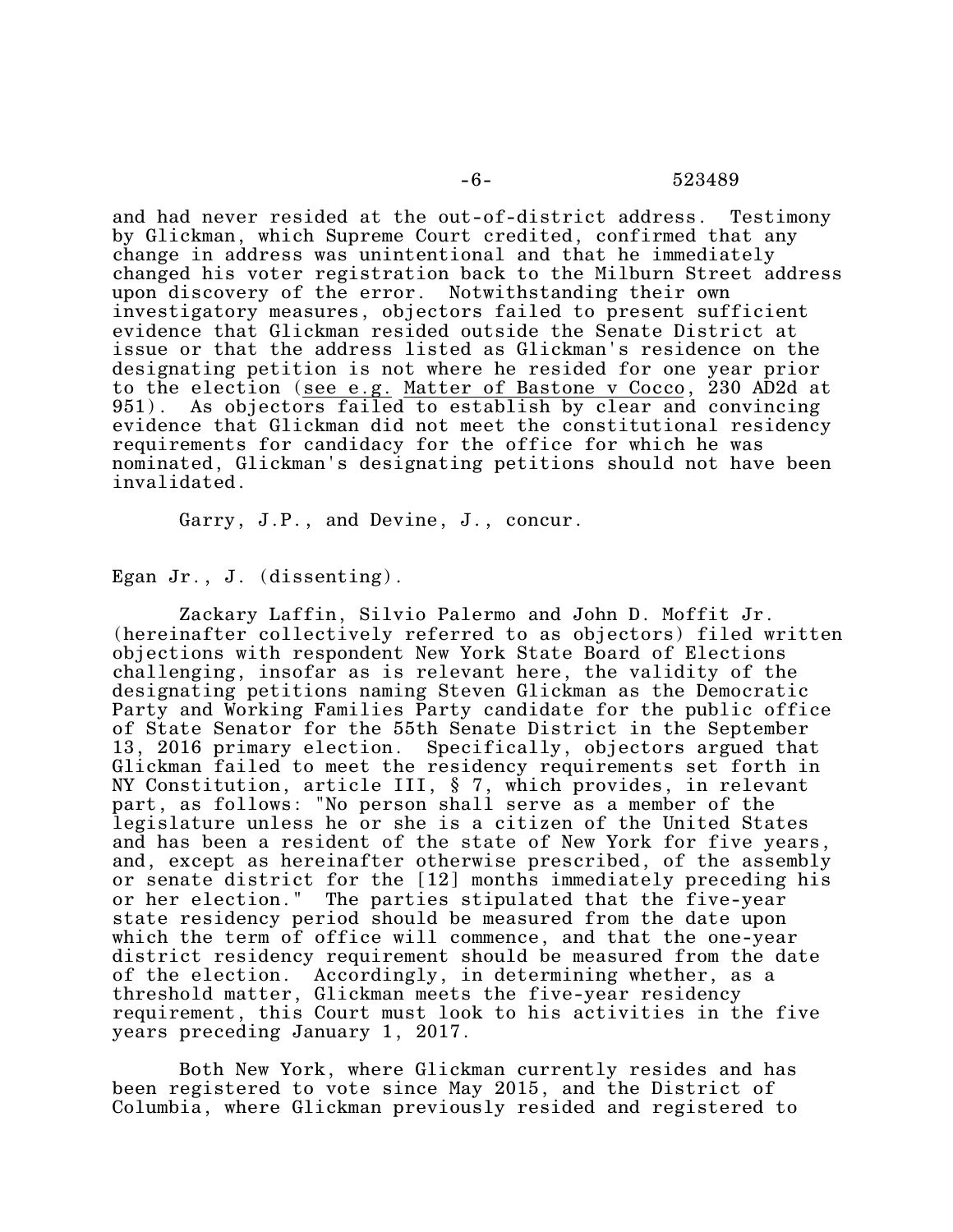vote in November 2014, define "residence" in substantially similar fashions (see Election Law § 1-104 [22]; DC Code § 1- 1001.02 [16] [A]),  $\frac{1}{1}$  and there is absolutely no question that an individual may maintain more than one residence – either in different states or in different communities within the same state – at the same time (see People v O'Hara, 96 NY2d 378, 384 [2001]; Matter of Maas v Gaebel, 129 AD3d 178, 180 [2015]; Matter of Willkie v Delaware County Bd. of Elections, 55 AD3d 1088, 1089 [2008]). That said, an individual who maintains multiple residences must choose one of them for electoral purposes – specifically, the residence to which he or she "has legitimate, significant and continuing attachments" (People v O'Hara, 96 NY2d at 385 [internal quotation marks and citation omitted]; <u>accord</u> Matter of Maas v Gaebel, 129 AD3d at 180; Matter of Willkie v Delaware County Bd. of Elections, 55 AD3d at 1089).

Although Glickman offered inconsistent testimony as to whether he ever registered to vote in the District of Columbia – variously testifying that he was registered to vote somewhere outside of New York at one point in time, that he never completed a voter registration form in the District of Columbia and that he did not remember if he ever filled out such a form – and the record on appeal does not contain the registration form itself, the voter profile maintained by the District of Columbia Board of Elections, which was entered into evidence at the hearing, nonetheless reflects that Glickman indeed registered to vote in the District of Columbia on November 4, 2014. Notably, one of the requirements of a "qualified elector" in that locale is that he or she "[h]as maintained a residence in the District [of Columbia] for at least 30 days preceding the next election and does not claim voting residence or right to vote in any state or territory" (DC Code § 1-1001.02 [2] [C] [emphasis added]).

Even assuming that Glickman was unaware of that particular

<sup>&</sup>lt;sup>1</sup> Election Law  $\S$  1-104 (22) defines residence as "that place where a person maintains a fixed, permanent and principal home and to which he [or she], whenever temporarily located, always intends to return." Similarly, the term residence in the District of Columbia is defined as "the principal or primary home or place of abode of a person," which, in turn, means "that home or place in which the person's habitation is fixed and to which a person, whenever he or she is absent, has the present intention of returning after a departure or absence therefrom, regardless of the duration of the absence" (DC Code  $\S$  1-1001.02 [16] [A]).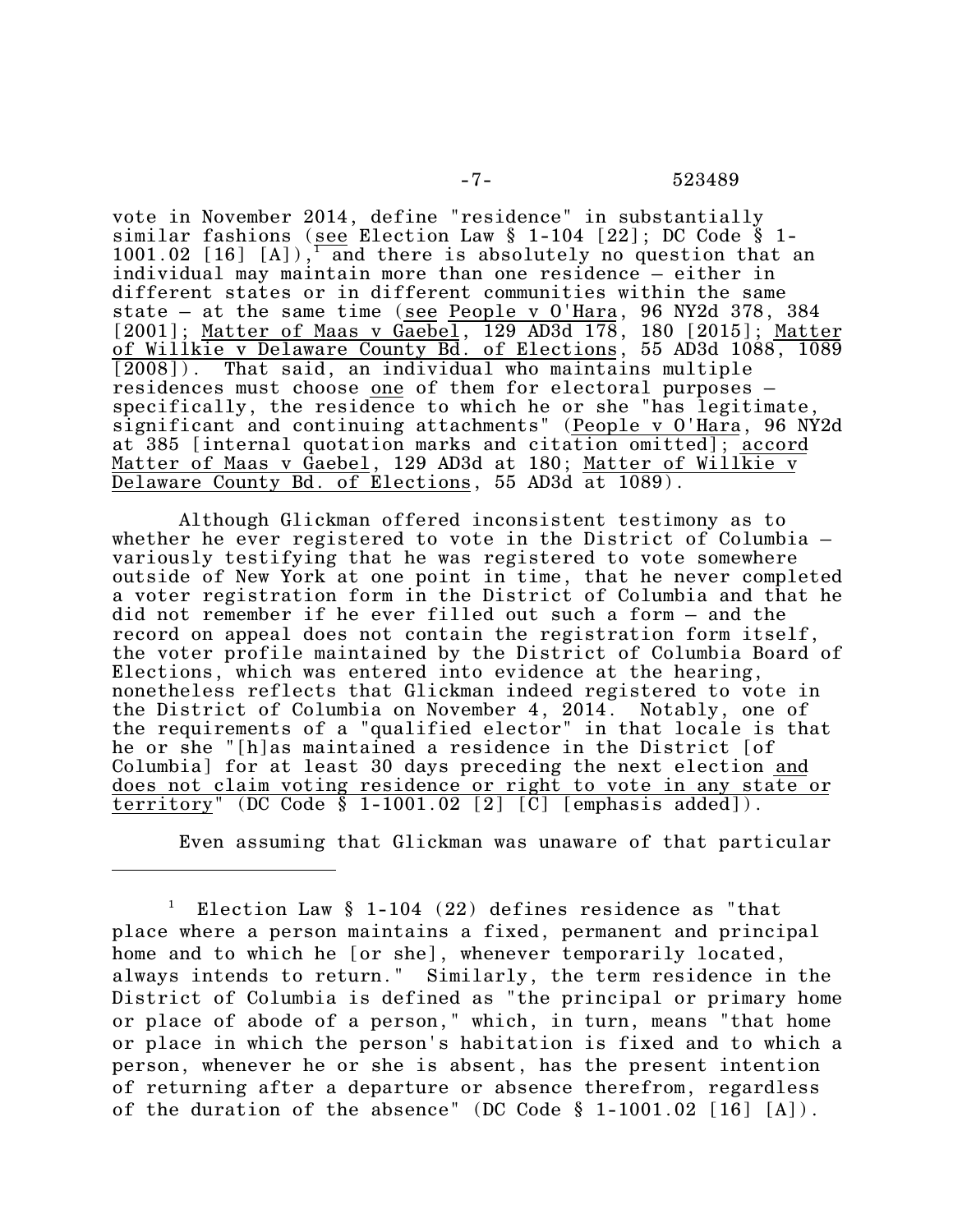requirement, we nonetheless are satisfied that, once Glickman registered to vote in the District of Columbia in November 2014, he effectively ended his residency in New York for purposes of NY Constitution, article III, § 7 (see Matter of Thompson v Hayduk, 45 AD2d 955, 956 [1974], affd 34 NY2d 980 [1974]). In other words, while Glickman indeed could have maintained dual residences in New York and the District of Columbia during the five-year period at issue, he could only utilize one of those residences for electoral purposes – specifically, he could not purport to be a registered and eligible voter in the District of Columbia while simultaneously claiming to be a resident of New York for purposes of fulfilling the five-year residency requirement. Simply put, by registering to vote in the District of Columbia in November 2014, Glickman effectively broke whatever New York chain of residency he previously enjoyed – a period of New York residency that did not begin again for purposes of computing the five-year residency period set forth in NY Constitution, article III, § 7 until Glickman again registered to vote in New York in May 2015. For this reason alone, we would affirm Supreme Court's order invalidating Glickman's designating petitions.

That said, we are aware that the courts of this state consistently have held that "[t]he question of residence is a factual one, based on a variety of factors and circumstances" (Matter of Stavisky v Koo, 54 AD3d 432, 434 [2008]; accord Matter of Chaimowitz v Calcaterra, 76 AD3d 685, 686  $[2010]$  and, further, that the burden of proof here lies with objectors, who were required to establish, by clear and convincing evidence, that Glickman did not fulfill the five-year residency requirement in the first instance (see Matter of Weiss v Teachout, 120 AD3d 701, 702  $[2014]$ ). However, even assuming that Glickman did not  $$ as we believe – effectively end his residency in New York solely by registering to vote in the District of Columbia in November 2014, we still are satisfied, upon due consideration of all the relevant factors and circumstances, that objectors met their burden of proof here and that Glickman's designating petitions were properly invalidated.<sup>2</sup>

 $2^{\circ}$  Contrary to the position adopted by the majority, we do not find the Court of Appeals' decision in Matter of Hosley v Curry  $(85 \text{ NY2d } 447 \text{ [}1995] )$  to be dispositive – in large measure because Hosley did not involve ascertaining whether the candidate at issue satisfied the five-year residency requirement set forth in NY Constitution, article III, § 7. More to the point, Hosley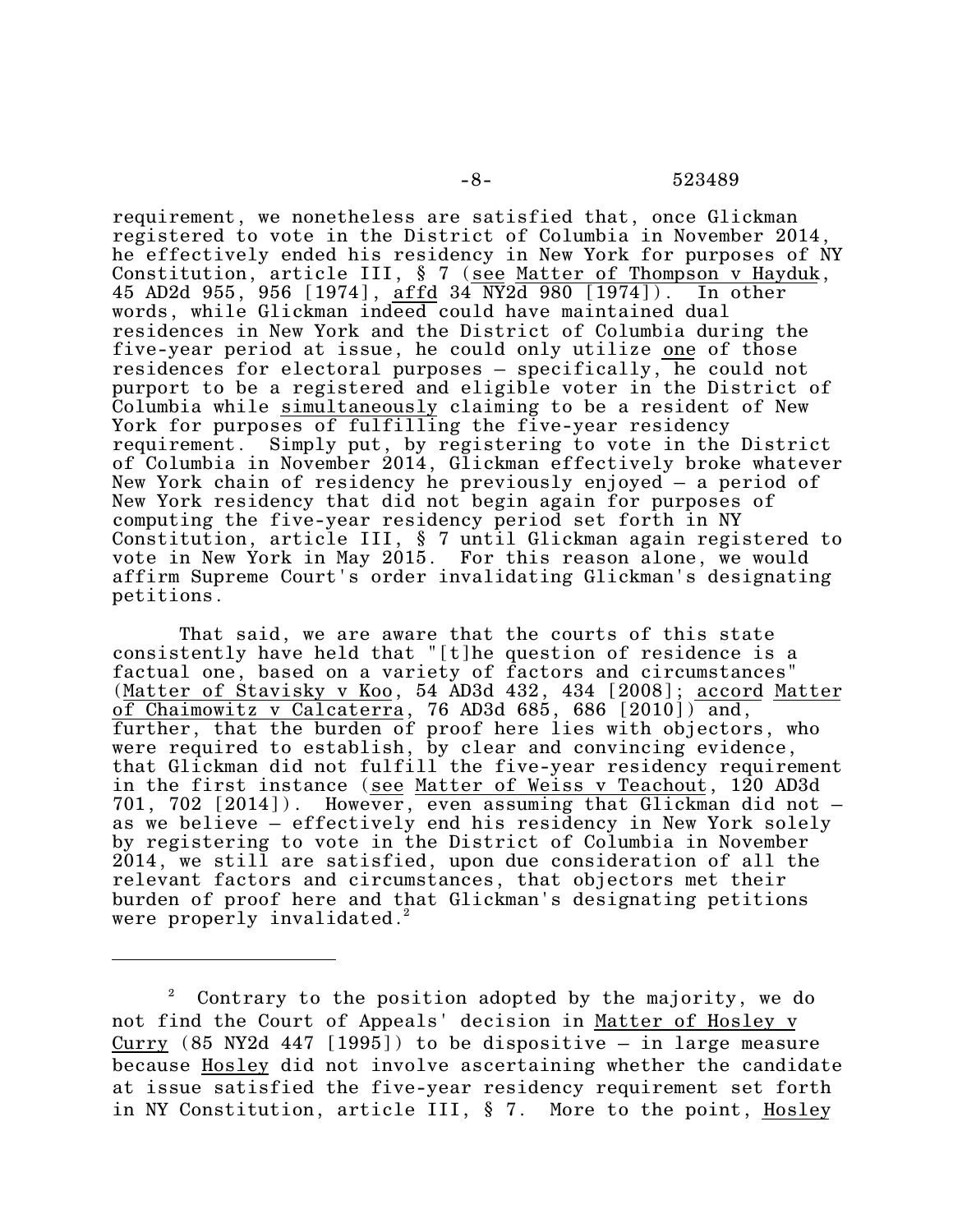-9- 523489

By Glickman's own account, he graduated from college in 2011 and thereafter secured two internships in the greater Washington, D.C. area. After completing his Master's degree in May 2012, Glickman continued to work and reside in that general vicinity. Notably, Glickman lived in what he described as a community organizing house in Washington, D.C. from October 2013 to March 2015. Although Glickman returned to New York shortly thereafter, he continued his consulting position in Washington, D.C. – working remotely from various locations and "crash[ing] at a friend's place" if he "ever needed to go back to [Washington,] D.C. for work." Indeed, Glickman testified that he "[t]echnically" was "still employed" there at the time of the hearing and acknowledged that he did not take a leave of absence from that position until November 1, 2015. Such proof, in our view, when combined with Glickman's 2014 voter registration in the District of Columbia, constitutes clear and convincing evidence that Glickman did not satisfy the five-year state residency requirement set forth in NY Constitution, article III, § 7. In light of this conclusion, we need not consider whether objectors also established that Glickman did not meet the oneyear district residency requirement. Accordingly, for all of these reasons, we would affirm Supreme Court's order.

Mulvey, J., concurs.

ORDERED that the cross appeal is dismissed, without costs.

stands for nothing more than the well-settled proposition that a domicile, once acquired, continues until an individual engages in conduct that manifests a definitive intent to abandon one domicile and acquire another. We are satisfied that Glickman engaged in such affirmative conduct here and, hence, cannot satisfy the five-year New York residency requirement.